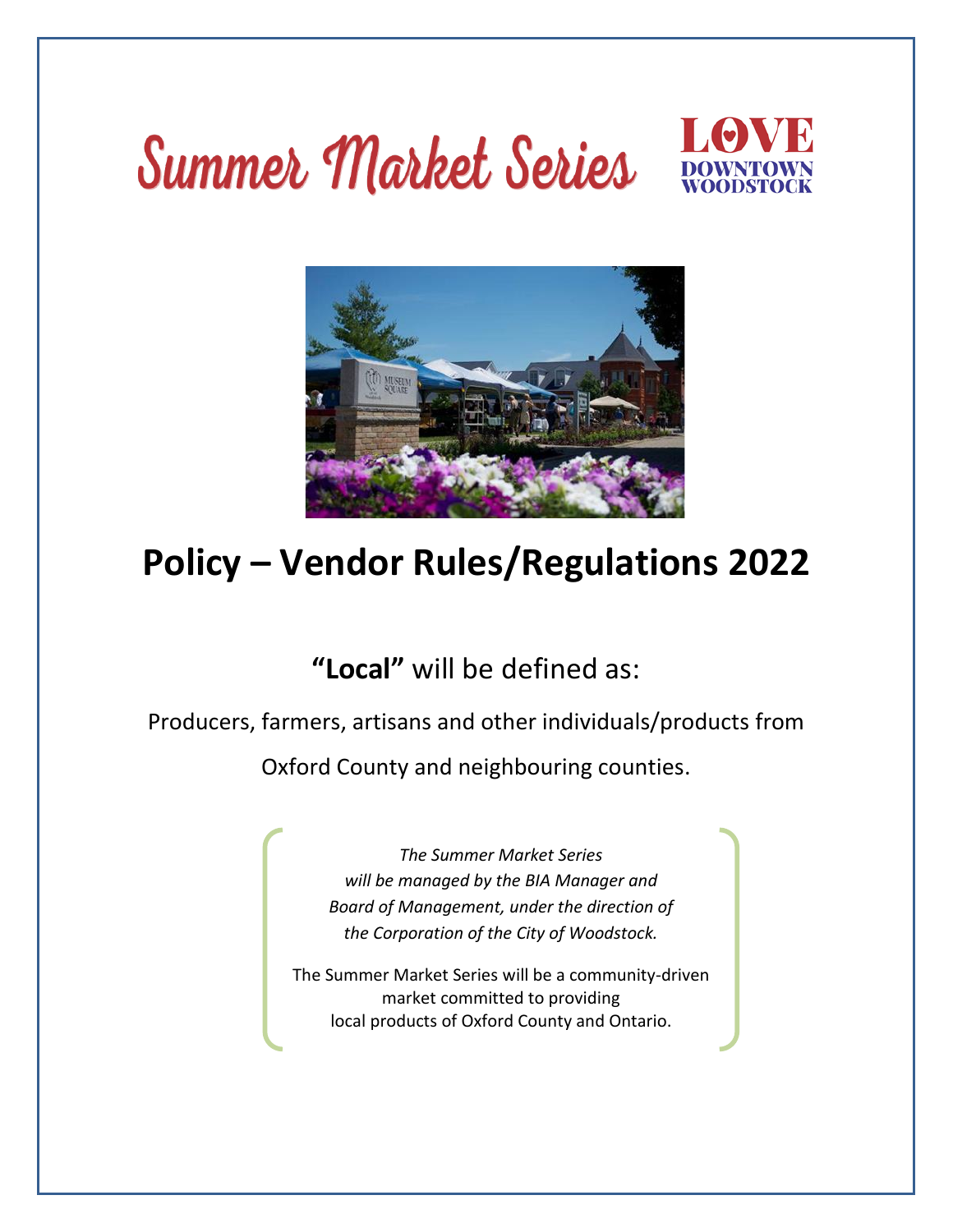### **Vendor Fees, Rules and Regulations**

#### **LOCATION**

**The Summer Market Series** will be located in the heart of downtown Woodstock, on Museum Square and Market Street. There is ample parking at this location for both vendors and customers.

*There is absolutely NO SMOKING/NO VAPING allowed at the Market. By-law 8461-08 prohibits smoking in public places and any workplace. See Chapter 835 of the Municipal Code for more information. The Summer Market Series will be compliant, appropriate signage will be on site, and all vendors will be supplied with individual signage at your first market day.*

#### **DATES/HOURS**

2022 Market will be open on **Thursday** The official advertised hours of the market will be from **12:00pm to 7:00pm.**

Vendors must be ready to sell at **12:00pm**. No early sales.

**The market will not open until all vehicles are removed from pedestrian walkways.** This is a public safety precaution.

#### \*NO PARKING ON THE GRASS\*

#### **VENDOR FEES**

**BIA Member: No Charge**

**Farmer, Producer, Artisan, or other: \$25 charge per week**

Vendor fees are payable upon booking space by cash or cheque only. Cheques are to be made out to: **Downtown Woodstock BIA**. **No Refunds.**

**TEAR DOWN: PACKING UP IS NOT TO BEGIN BEFORE 6:50pm. No vehicles will be permitted back on the pedestrian walkway until 7:00pm. (Back entrance of walkway only!)**

#### **BIA MEMBER AND COMMUNITY BOOTH LOCATION AVAILABLE!**

The "BIA Business Member Booth" will include 10'x10', with a table, 2 chairs and a tent provided by the BIA. BIA members can book this space to promote their business! This may include doing a demonstration. First come, first served. Book early!

#### **ALLOCATION OF VENDOR SPACE**

Vendor spaces will be allocated by the BIA Market Manager or appointed Management.

#### **SPACE ALLOTMENT**

Each vendor will be entitled to a minimum of a **10×10 space** within the Market site. Space allotment will be handled on a **first-come-first serve basis**. There will be limited access to hydro, which may be made available for those **vendors selling meats, cheeses, dairy products, and fish only**. Appropriate space and location for these vendors will be handled as a priority on a first-come-first serve basis.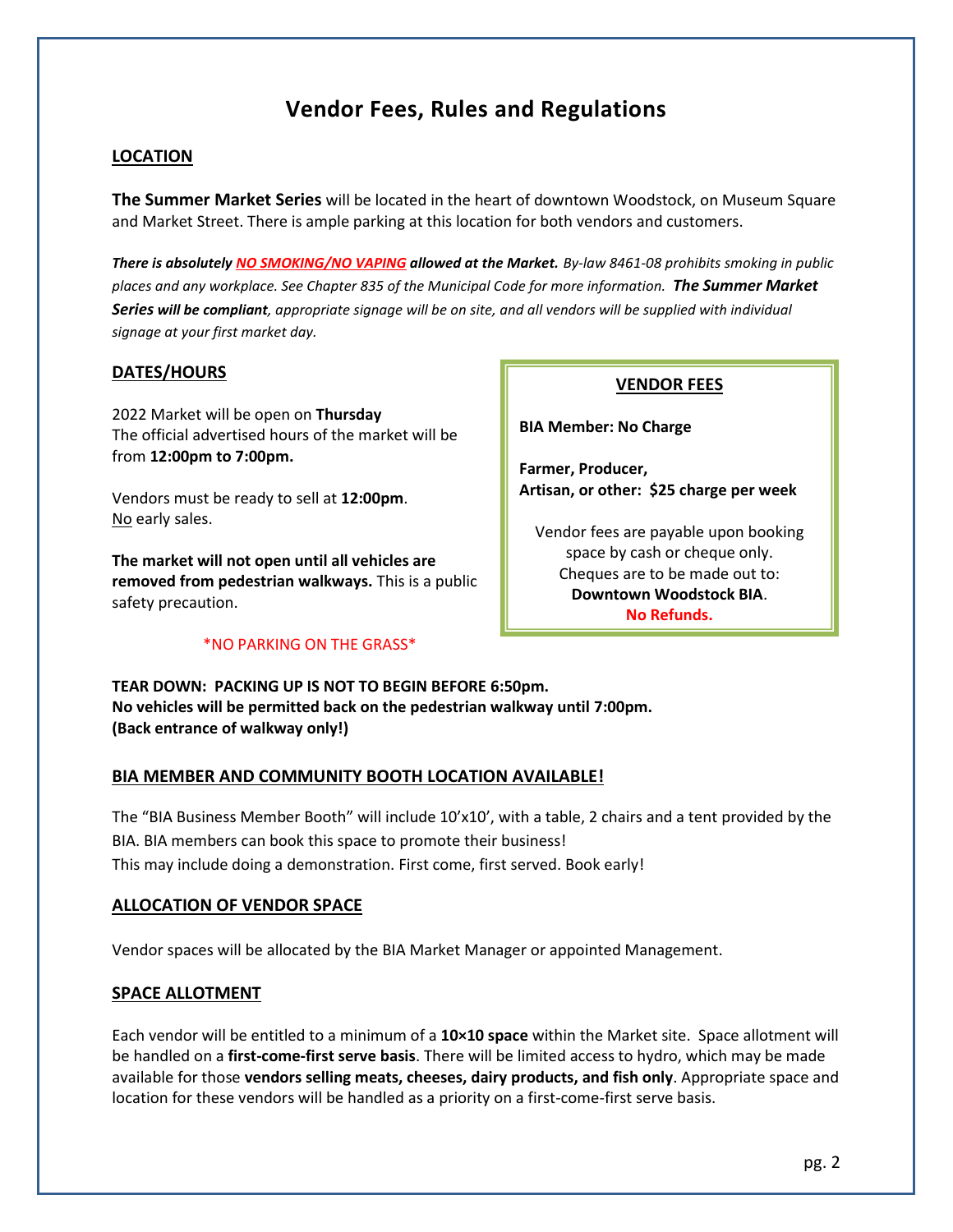#### **PRODUCT**

There are to be no products offered for sale at the market that are in direct competition with our merchants in the Downtown unless the BIA member agrees. Ie. exactly/close to the same product. This will be at the discretion of the Market Manager.

*All vendors shall comply with the requirements of* Provincial, Municipal and local Health Unit regulations, regarding the labeling of their produce by type, price, etc.

Only vendors offering goods for sale which they have produced themselves/or sell for an approved local farmer/producer will be considered. **All applications will be juried before approval.**

As a general guideline, no produce may be sold at the market which has not been grown locally (within Ontario). Produce from the Food Terminal is not acceptable. All vendors are encouraged to indicate the source of the product. **However, anyone selling food products must be first approved through Southwestern Public Health.**

Vendors will not sell any flea market-type items. **Absolutely no peddlers will be allowed in the market.**

Home baked goods must be wrapped to prevent contamination. -*The names of all approved vendors (excluding crafters/artisans) will be submitted to the Oxford County Board of Health. Public Health Inspector at 519-539-9800 x3474* 

#### **SET-UP**

- Set-up time will begin at 11:00am.
- All vendors are **required to have** coverage (pop up tent/umbrella) over their appointed space.
- **ANCHOR WEIGHTS (NOT PEGS) ARE REQUIRED FOR ALL TENTS AND CANOPIES.**
- A vendor should not leave before 7:00pm unless their products have been sold out or previous arrangements have been made with the Market Management.
- All vendors must be off the premises by **8:00pm**.
- **■** Vendor Parking: Designated Parking. Please see Market Manager for details and permit.
- **E** ABSOLUTELY NO VEHICLES WILL BE PERMITTED IN THE MARKET AREA AFTER 11:50am. THIS IS A PUBLIC SAFETY PRECAUTION.

#### **GARBAGE AND STORAGE**

- Vendors must place their own refuse in a suitable container at their designated space and remove refuse when they leave.
- General garbage containers are for the use of customers only.

#### **OTHER VENDORS/ARTISANS/MUSICIANS/BUSKERS**

- Other vendors, artisans, musicians, and buskers not covered under other areas, will be admitted at the discretion of the Market Management.
- In all instances, the mandate to highlight local products and services will be a priority.
- All artworks must be handmade at their home/studio.
- Musicians/Buskers will be admitted at the discretion of the Market Management
- Musicians/Buskers may collect donations from the public.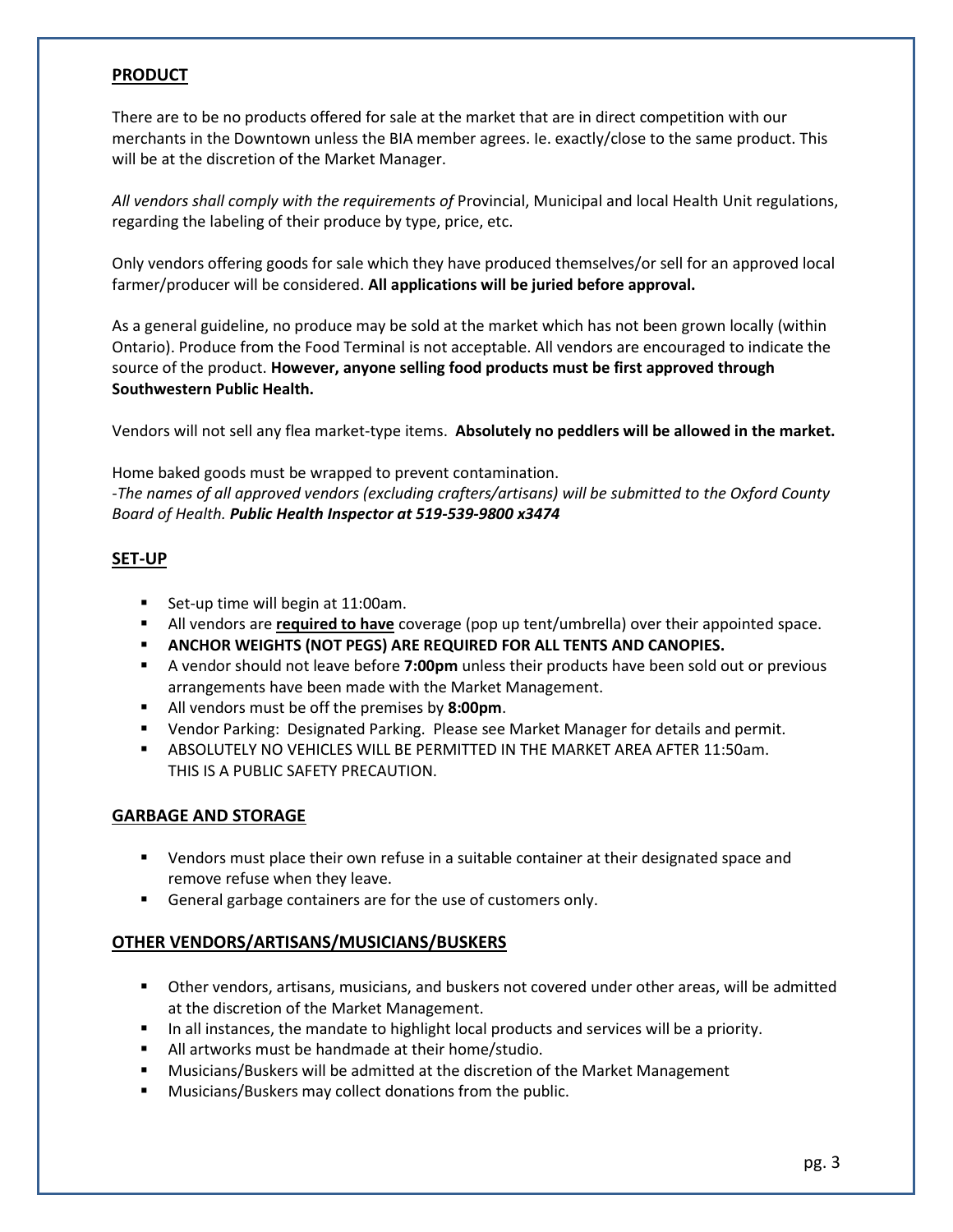#### **COMPLIANCE**

- a) All vendors must be familiar with the rules and regulations of the Summer Market Series and agree to comply with them.
- b) All vendors shall complete a vendor application form, which shall be accompanied by this Vendor Rules and Regulations package.
- c) Vendors making application to sell at the Summer Market Series agree to comply with the Rules and Regulations as set out in this document.
- d) Compliance with both provincial and federal sales tax regulations is the responsibility of the Vendor.
- e) Vendors shall comply with all federal, provincial and municipal regulations regarding the sale of their merchandise. The Summer Market Series shall not be held responsible for any noncompliance.
- f) Vendors who repeatedly violate any of the rules and regulations shall be informed in writing that their membership is under review and will be revoked if the situation persists.
- g) Any items not specifically covered by these rules and regulations shall be dealt with by the Market Management at the discretion of City Hall.
- h) All vendors must show proof of insurance (\$2 million liability) as the market will be held on municipal property.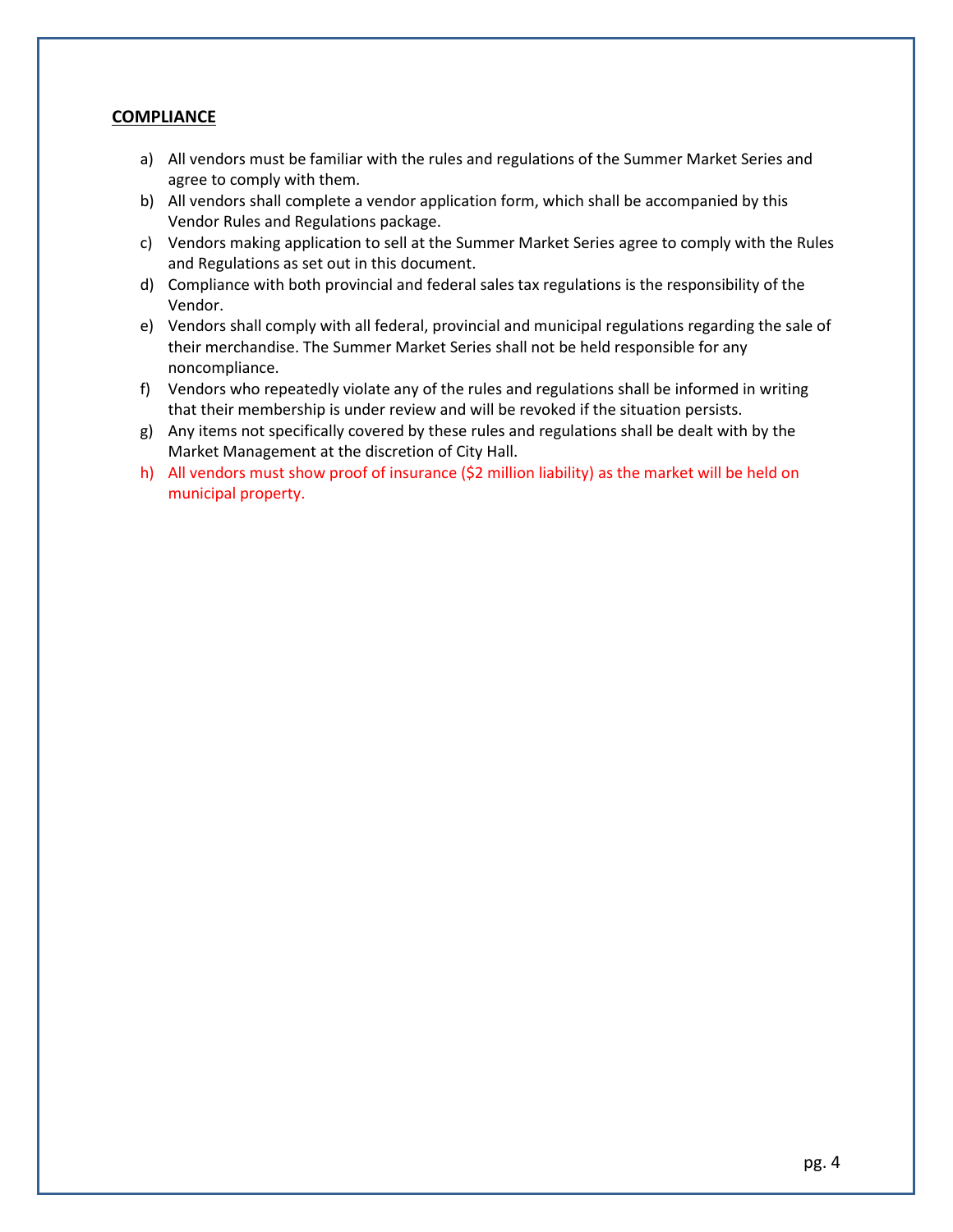| Name:                                                                                                                                                                                                                                                                                                                                                                                                                                                                                                                                                                                                                                                          |                      | <b>Business Name:</b>                                                            |                   |                                                                                                                           |
|----------------------------------------------------------------------------------------------------------------------------------------------------------------------------------------------------------------------------------------------------------------------------------------------------------------------------------------------------------------------------------------------------------------------------------------------------------------------------------------------------------------------------------------------------------------------------------------------------------------------------------------------------------------|----------------------|----------------------------------------------------------------------------------|-------------------|---------------------------------------------------------------------------------------------------------------------------|
| <b>Address:</b>                                                                                                                                                                                                                                                                                                                                                                                                                                                                                                                                                                                                                                                |                      | <b>Municipality/Town:</b>                                                        |                   | <u> 2002 - Jan James James Jan James James James James James James James James James James James James James James Ja</u> |
| Postal Code: ___________ Business Phone: ________________________ Cell Phone: _____________________                                                                                                                                                                                                                                                                                                                                                                                                                                                                                                                                                            |                      |                                                                                  |                   |                                                                                                                           |
| <b>Email Address:</b>                                                                                                                                                                                                                                                                                                                                                                                                                                                                                                                                                                                                                                          |                      |                                                                                  |                   |                                                                                                                           |
|                                                                                                                                                                                                                                                                                                                                                                                                                                                                                                                                                                                                                                                                |                      |                                                                                  |                   |                                                                                                                           |
| Please circle which kind of vendor you are:                                                                                                                                                                                                                                                                                                                                                                                                                                                                                                                                                                                                                    |                      |                                                                                  |                   |                                                                                                                           |
| Food/Baker                                                                                                                                                                                                                                                                                                                                                                                                                                                                                                                                                                                                                                                     | Farm/Producer/Grower |                                                                                  | Specialty/Artisan | <b>Non-Profit</b>                                                                                                         |
| Service (i.e. police, fire, etc.)                                                                                                                                                                                                                                                                                                                                                                                                                                                                                                                                                                                                                              |                      | <b>Downtown BIA Member</b>                                                       |                   | Other_________                                                                                                            |
|                                                                                                                                                                                                                                                                                                                                                                                                                                                                                                                                                                                                                                                                |                      | ,我们也不会有什么。""我们的人,我们也不会有什么?""我们的人,我们也不会有什么?""我们的人,我们也不会有什么?""我们的人,我们也不会有什么?""我们的人 |                   |                                                                                                                           |
|                                                                                                                                                                                                                                                                                                                                                                                                                                                                                                                                                                                                                                                                |                      |                                                                                  |                   |                                                                                                                           |
|                                                                                                                                                                                                                                                                                                                                                                                                                                                                                                                                                                                                                                                                |                      |                                                                                  |                   |                                                                                                                           |
|                                                                                                                                                                                                                                                                                                                                                                                                                                                                                                                                                                                                                                                                |                      | June 2, 16 & 30 July 14 & 28 August 11 & 25                                      |                   | September 8 & 22                                                                                                          |
| Copy of Insurance Included                                                                                                                                                                                                                                                                                                                                                                                                                                                                                                                                                                                                                                     |                      |                                                                                  |                   | Read and Understood Market Agreement                                                                                      |
|                                                                                                                                                                                                                                                                                                                                                                                                                                                                                                                                                                                                                                                                |                      |                                                                                  |                   |                                                                                                                           |
| Please list all products to be offered for sale, or attach a list with your application:<br>I /We hereby apply to rent ( ighthare designated space(s) at the Summer Market Series on biweekly and<br>agree to adhere to the rules and regulations set out by Market Management.<br>Total Number of weeks this year: 9<br><b>Circle Dates Attending:</b><br>Farmer/Artisan/Service/Non-Member __________ \$25.00 X (# of weeks) _____ = \$____________<br>BIA Member: _________________________ No Charge Mon-Profit Information Tent ONLY- No Charge<br>Please make cheques payable to: Downtown Woodstock BIA.<br>Please note: No Refunds for non-attendance. |                      |                                                                                  |                   |                                                                                                                           |